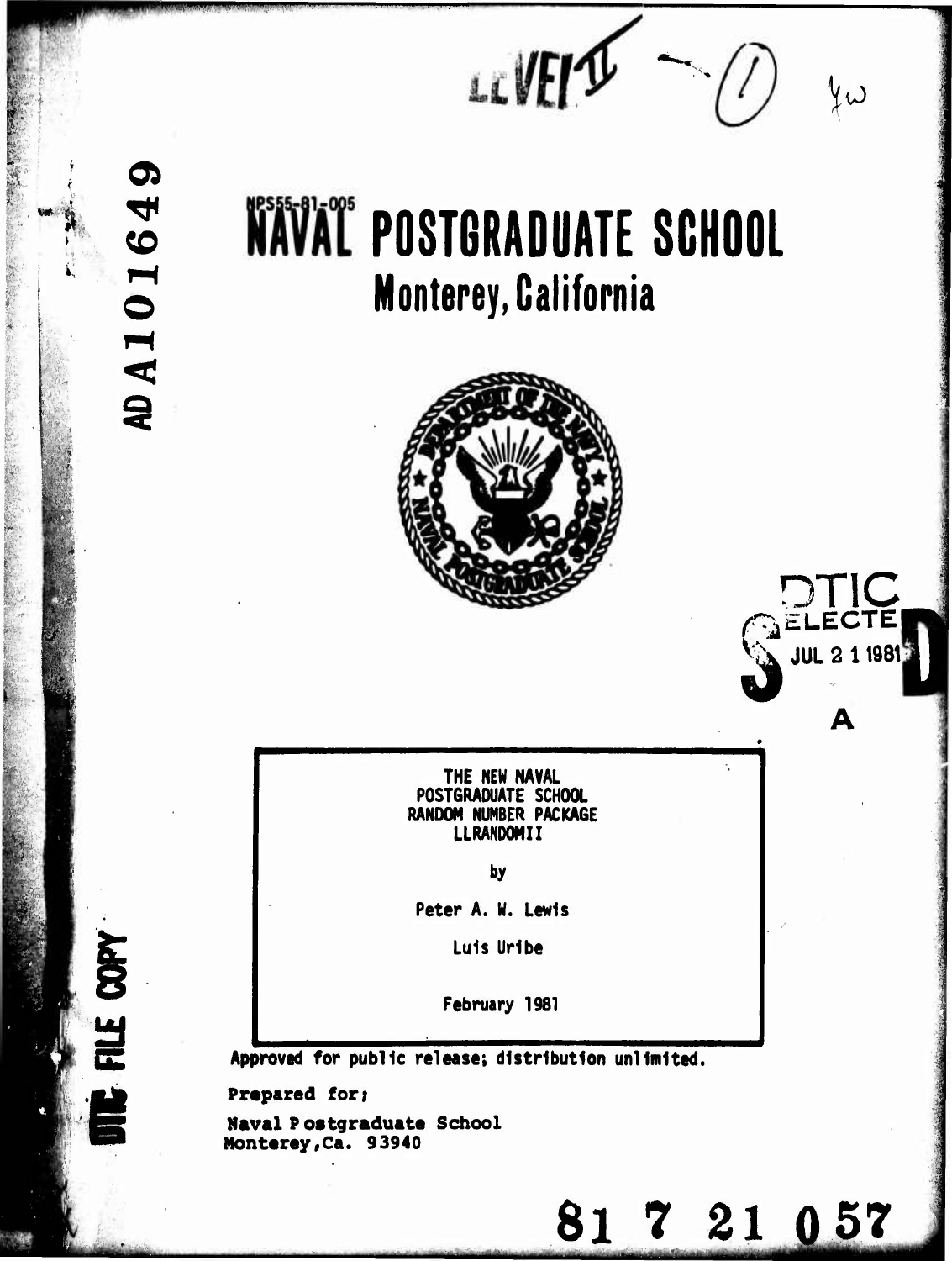### NAVAL POSTGRADUATE SCHOOL MONTEREY, CALIFORNIA

Rear Admiral J.J. Ekelund Superintendent

 $\overline{1}$ 

David A. Schrady<br>Acting Provost

This work was supported in part by the Office of Naval Research under Grant NR-42-284 and in part by the NPS Foundation.

Reproduction of all or part of this report is authorized.

Prepared by:

**PETER** Professor

A.w.c. **TUIS** HETRE

Department of Operations Research

Reviewed by:

KNEALE T. MARSHALL, CHAIRMAN

Department of Operations Research

| Accession Fer<br>NTIS GRA&I |          |        |  |
|-----------------------------|----------|--------|--|
| DTIC TAE                    |          |        |  |
| Unannounced                 |          |        |  |
| Justification               |          |        |  |
|                             |          |        |  |
| B٧                          |          |        |  |
| Distribution/               |          |        |  |
| Availabilit.                |          | $-105$ |  |
|                             | vail for |        |  |
|                             |          |        |  |
|                             | Spec     |        |  |
|                             |          |        |  |
|                             |          |        |  |
|                             |          |        |  |

**Released by:** 

 $1.1$ 

Dean of Research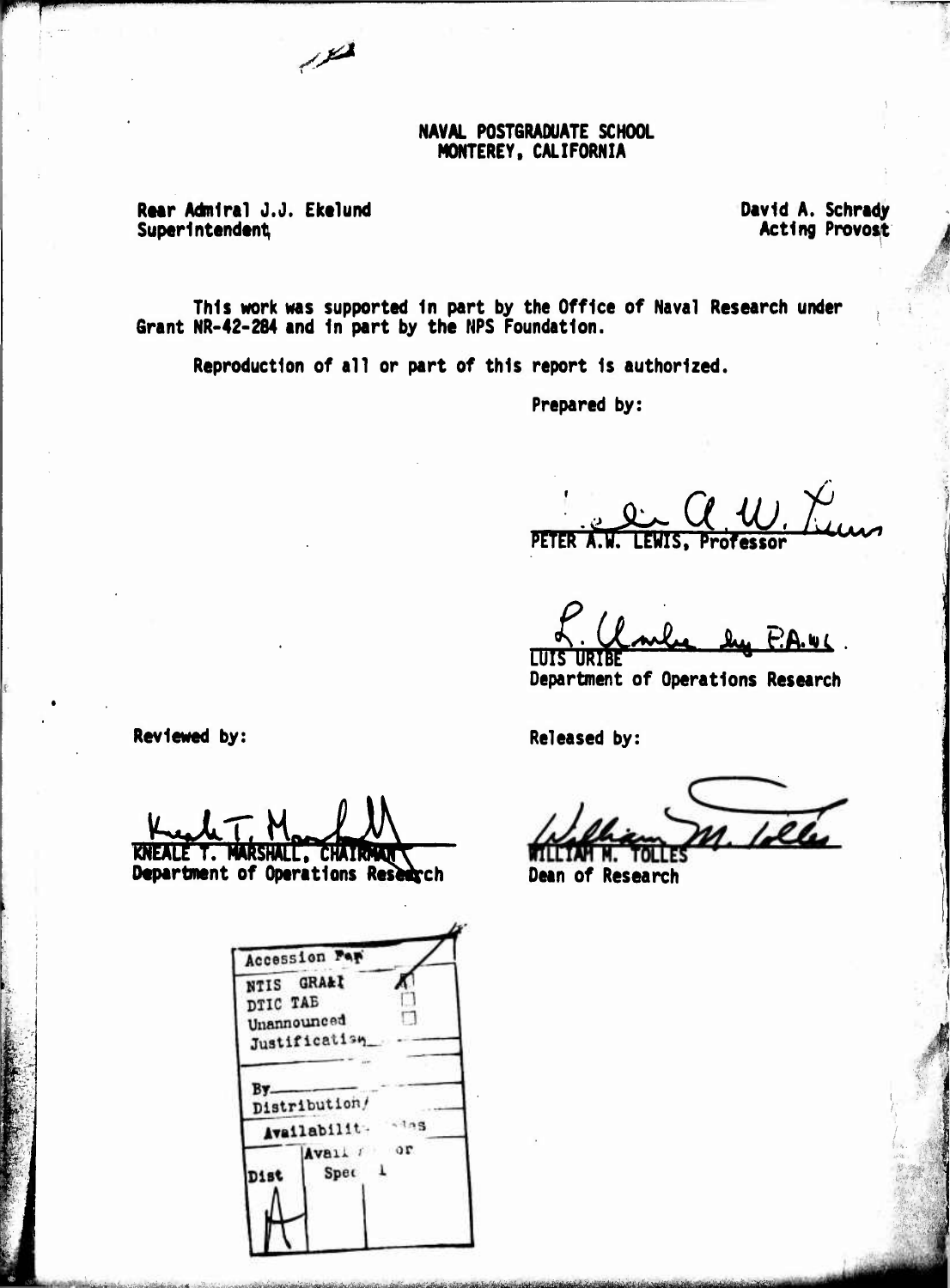|                                                                                                                                                                                                                    | REPORT DOCUMENTATION PAGE                            | <b>READ INSTRUCTIONS</b><br>BEFORE COMPLETING FORM             |
|--------------------------------------------------------------------------------------------------------------------------------------------------------------------------------------------------------------------|------------------------------------------------------|----------------------------------------------------------------|
| LE JEZOR KUTHA                                                                                                                                                                                                     | LAN NO.                                              | n an<br>M V TEXTALEM                                           |
| NPS55-81-005                                                                                                                                                                                                       |                                                      |                                                                |
| 4. TITLE Care main                                                                                                                                                                                                 |                                                      | <b>IPORT A PERIOD COVERED</b>                                  |
| The New Naval Postgraduate School Random<br>Number Package-LLRANDOMII.                                                                                                                                             |                                                      | <b>Technical</b><br>I. FERFORMING GAS. AEPSRT NUMBER           |
|                                                                                                                                                                                                                    |                                                      |                                                                |
| 7. AUTHOR(e)<br>Peter A.W./Lewis<br>uis Nribe                                                                                                                                                                      |                                                      | <b>S. CONTRACT OR GRANT NUMBER(6)</b>                          |
| RFORMING ORGANIZATION NAME AND ADDRESS                                                                                                                                                                             |                                                      | 10. PROGRAM ELEMENT, PROJECT, TASK<br>AREA & WORK UNIT NUMBERS |
| Naval Postgraduate School<br>Monterey, CA 93940                                                                                                                                                                    |                                                      |                                                                |
| 11. CONTROLLING OFFICE NAME AND ADDRESS                                                                                                                                                                            |                                                      | <b>IS. REPORT DATE</b>                                         |
| Naval Postgraduate School                                                                                                                                                                                          |                                                      | ebr <del>uthy</del> als81<br><b>N. MINSES AF BAGES</b>         |
| Monterey, CA 93940                                                                                                                                                                                                 |                                                      |                                                                |
| <b>14. MONITORING AGENCY NAME &amp; ADDRESS(if different from Controlling Office)</b>                                                                                                                              |                                                      | 15. SECURITY CLASS. (of this report)                           |
|                                                                                                                                                                                                                    |                                                      | <b>Unclassified</b>                                            |
|                                                                                                                                                                                                                    |                                                      | <b>18a. DECLASSIFICATION/DOWNGRADING</b>                       |
|                                                                                                                                                                                                                    | Approved for public release; distribution unlimited. |                                                                |
|                                                                                                                                                                                                                    |                                                      |                                                                |
|                                                                                                                                                                                                                    |                                                      |                                                                |
|                                                                                                                                                                                                                    |                                                      |                                                                |
| 17. DISTRIBUTION STATEMENT (of the abstract entered in Block 20, if different from Report)<br><b>18. SUPPLEMENTARY NOTES</b><br>19. KEY WORDS (Continue on reverse side if necessary and identify by block number) | LLRANDOMII, Psuedo random numbers, order statistics  |                                                                |

**AAN**  $\frac{d}{dt}$ 

あいさん かんかん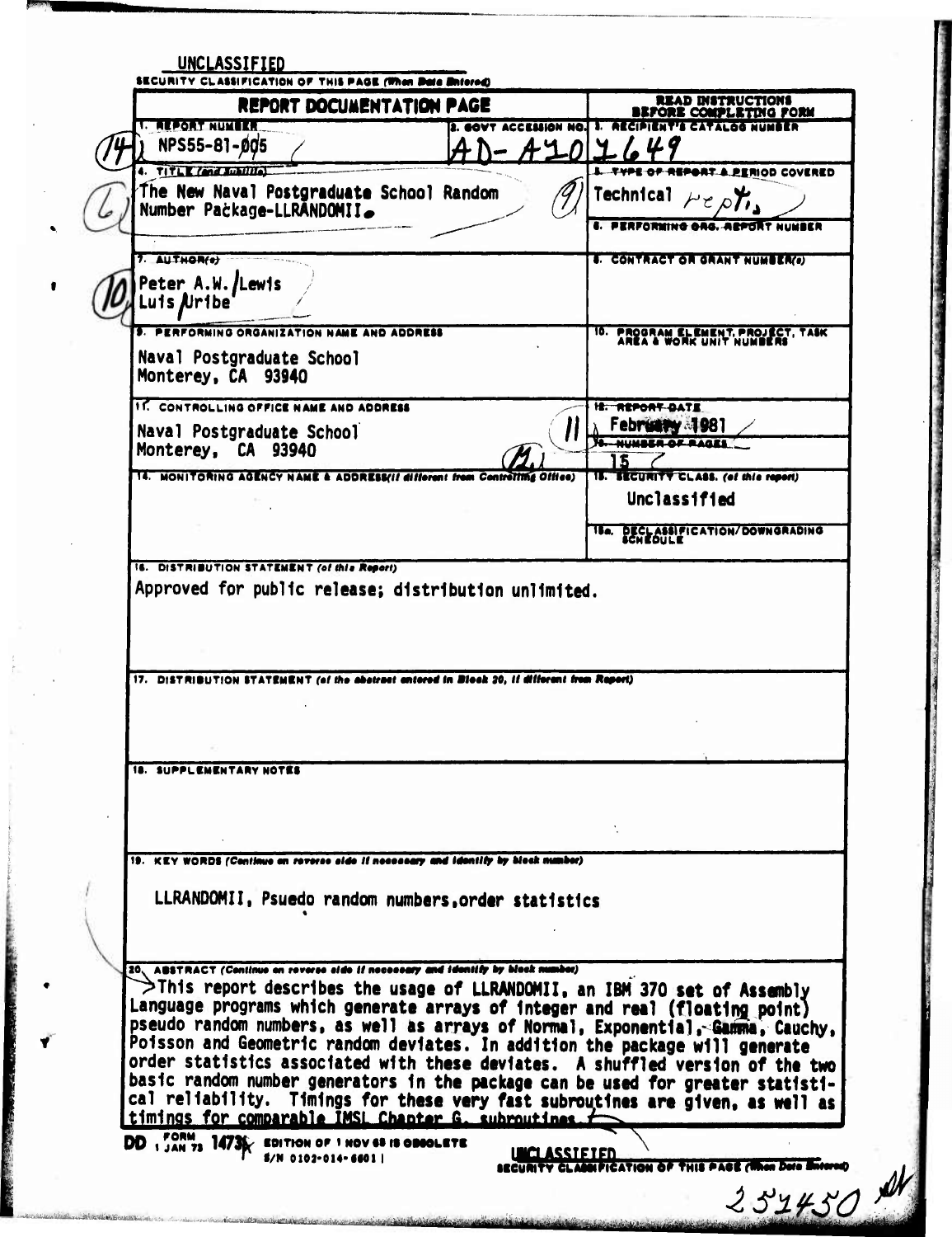### **TABLE OF CONTENTS**

ftiiifiiiiiihiüiiii *"d*

- **1.0 INTRODUCTION**
- **2.0 DIFFERENCES FROM THE PREVIOUS PACKAGE**
- **3.0 RELATIONSHIP TO IMSL CHAPTER G, EDITION 8**
- **4.0 USING THE PACKAGE**
- **4.1 EXAMPLES**
- **4.2 NOTE FOR PL/1 USERS**
- **5.0 AVAILABILITY**
- **6.0 REFERENCES**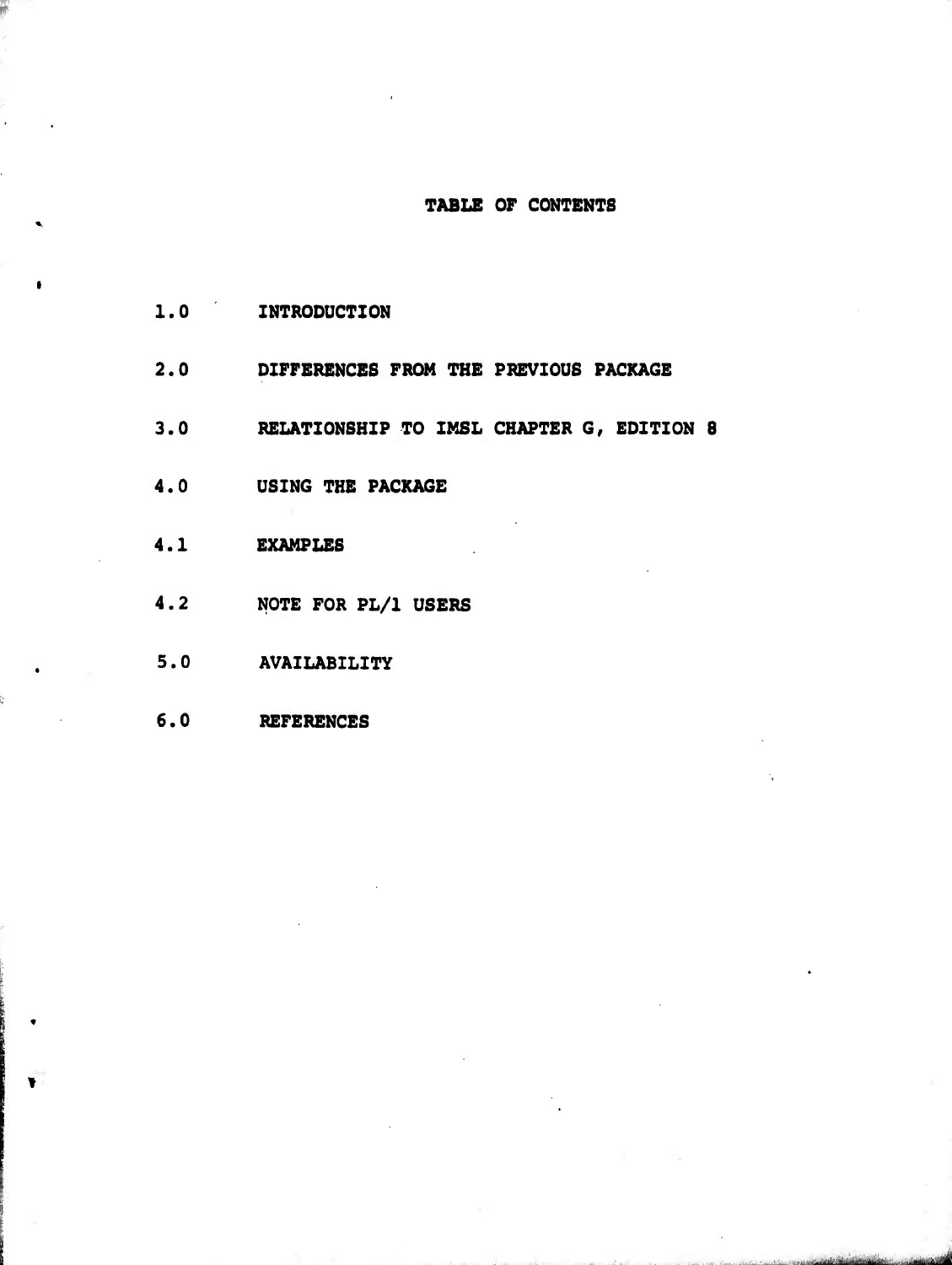### $1.0$ **INTRODUCTION**

This Users Guide explains how to use the new version of the Naval Postgraduate School Random Number Generator Package [1], called It is an outgrowth of the old LLRANDOM package [1] which LLRANDOMII. has been the subject of several modifications and enhancements during the period 1978 to 1981, and which was based on the work of Lewis, Goodman & Miller [2].

This document does not go into the details of how the different methods operate internally, but concentrates on helping the reader to be able to use the package. The details are discussed in a separate report [3]; other references are given there. However, the philosophy behind the package is to provide arrays of uniform and non-uniform random numbers which have:

- $(i)$ known and documented statistical properties [6]:
- $(ii)$ are efficiently computed; and

are reliably computed.  $(iii)$ 

With point (iii) in mind, nothing in LLRANDOM was changed unless it significantly enhanced the capabilities of the package.

This LLRANDOMII package is mostly written in IBM/360 assembly language but uses two subroutines written in standard IBM FORTRAN. Since IBM/360 Assembly language is upward compatible, the program will run on IBM/370 machines and on the IBM 3033. Testing was done on an IBM/360/65 and on an IBM 3033. All the programs are independent modules which follow all IBM standard linkage conventions and therefore can be called from all IBM high level languages which use the standard linkage conventions (FORTRAN, PL/I, etc.).

The entire package is single precision oriented, so all the parameters are either full word integers or short precision floating point. Beside integer and floating point pseudo-random deviates the package can generate Normal, Exponential, Gamma, Cauchy, Poisson, and Geometric random deviates, or the order statistics associated with these random deviates.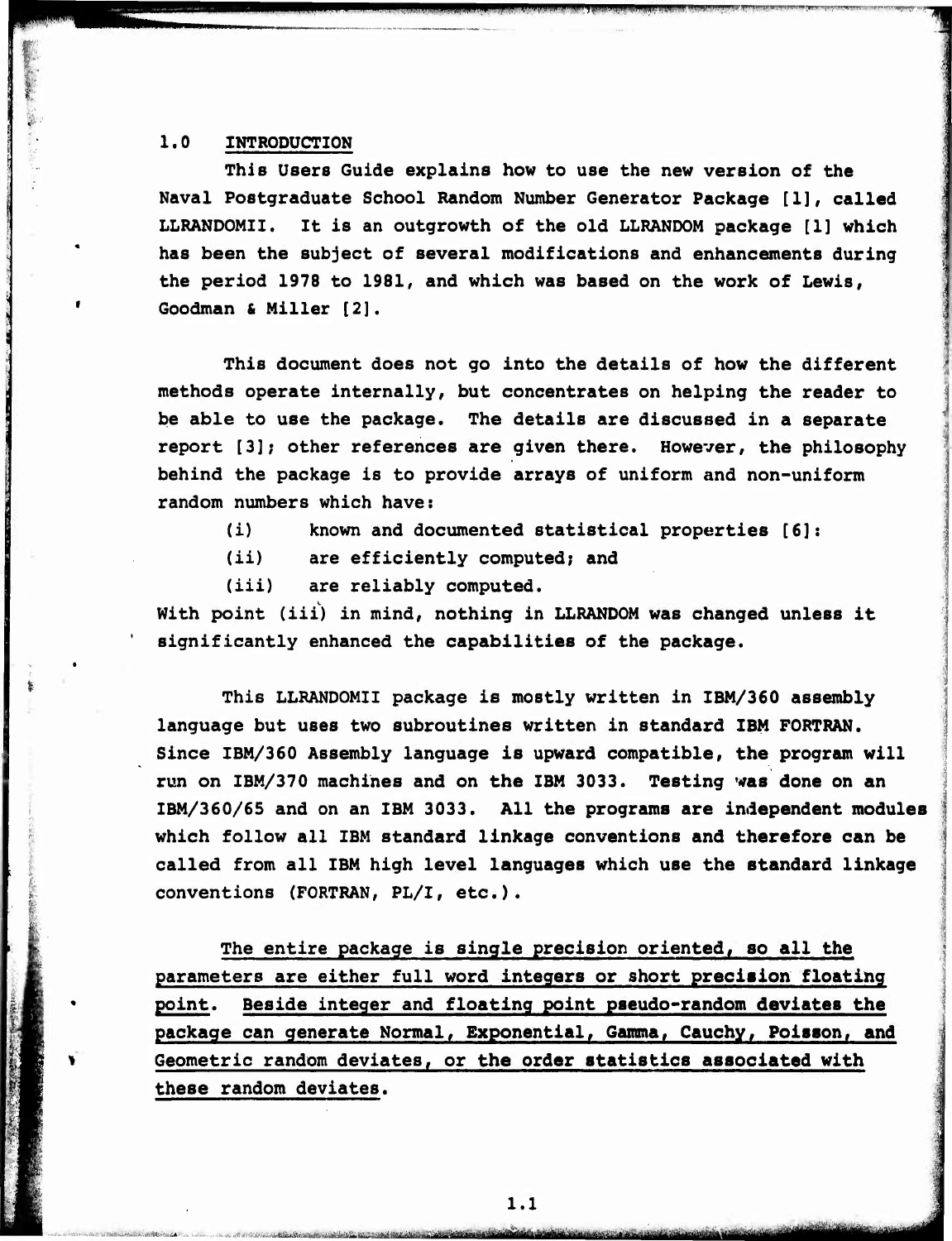### **2.0 DIFFERENCES FROM THE PREVIOUS PACKAGE**

The College of

**The new version of LLRANDOM (LLRANDOMII) is not compatible with the old version. Therefore users who may want to convert to the new package should change their subroutine name and argument list since both have changed from LLRANDOM to LLRANDOMII (subroutine names In LLRANDOMII are all different from corresponding subroutine names In LLRANDOM).**

*fmax leading and the large distance in the large* 

 $\mathbb{R}^{\mathsf{N}}$  and  $\mathbb{R}^{\mathsf{N}}$ y

al<br>**1980 - Paul Bernard, Paul Bernard, Paul Bernard, Paul Bernard, Paul Bernard, Paul Bernard, Paul Bernard, Paul<br>1980 - Paul Bernard, Paul Bernard, Paul Bernard, Paul Bernard, Paul Bernard, Paul Bernard, Paul Bernard, Pau** 

**The new package has a new parameter (except on Integer uniform generators), the fifth one on the argument list, which must be Included. This parameter must be either Integer 0 to Indicate that the array of random numbers Is not to be sorted or Integer 1 to request that the array of random numbers be sorted In ascending order. Table 1 contains all the subroutine names for all generators available with the argument list Included.**

**The 4th argument In all generators indicates the multiplier to be used in the congruential generator. The table of multipliers currently has two choices (1 = 16807, 2 « 397204094). There are two versions of each generator, the second providing deviates based on a self-shuffled version of the basic random number generator [3].**

**Using the long multiplier results in "better" random numbers at the expense of an increase in execution time (up to twice as much in an IBM/360. No difference in time found in the IBM 3033. The shuffling feature also improves the quality of the "uniform" random numbers generated, and hopefully improves the quality of the resulting non-uniform numbers generated when that is the case. Shuffling adds only a very small amount of time when used and allows the generation of sequences of uniforms of very long cycle. Given the availability of the long multiplier and the shuffling feature it may have been wise to drop the short multiplier. However this multiplier, originally proposed by Lewis, Goodman & Miller [2], is widely used and is only marginally defective. Thus it can be used to rerun old simulations or to obtain in this package two different pseudo-random number streams.**

**The new package does not require the initial call to the OVFLOW subroutine to establish the Interrupt environment. This is handled Internally now by the LLRANDOMII programs, and represents a significant Improvement.**

**New generators have been added for Geometric and Poisson deviates, enhancing the Normal, Gamma, Exponential and Cauchy capabilities of LLRANDOM and its extensions [5]. A new faster algorithm is used to generate Gamma deviates when a > 1.**

<u>iniliikidele oli väetestava symmertää päätertallija yl</u>

**2.1**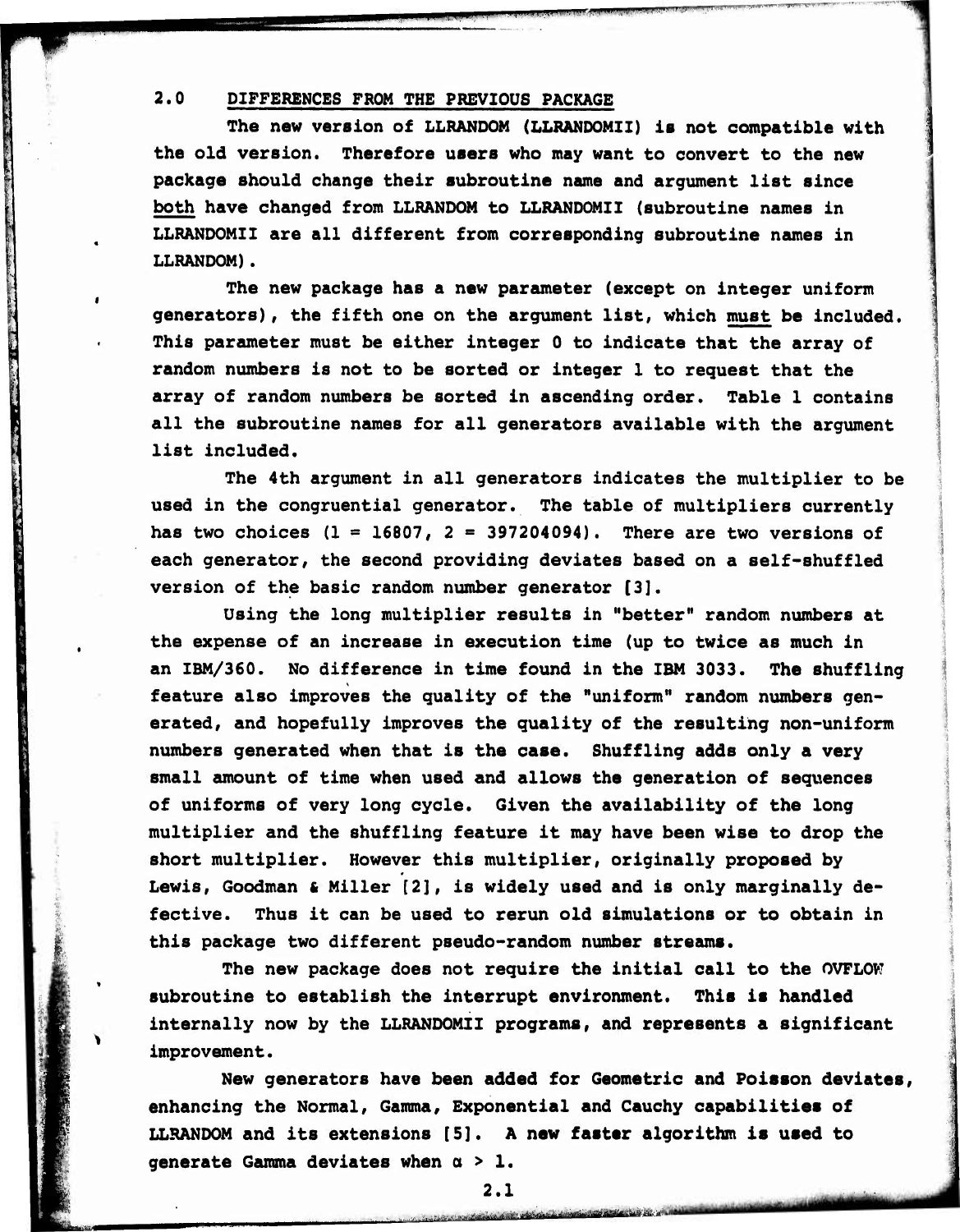### TABLE 1

# SUBROUTINE NAMES IN LLRANDOMII PACKAGE

# NOT SHUFFLED

DISTRIBUTION

## SHUFFLED

٠,

| UNIFORM (INTEGER)                                                                                                                                       | LINT (IX, A, N, MUL)                                                                                                                                                                                                                                                                                                 |                                                                     |
|---------------------------------------------------------------------------------------------------------------------------------------------------------|----------------------------------------------------------------------------------------------------------------------------------------------------------------------------------------------------------------------------------------------------------------------------------------------------------------------|---------------------------------------------------------------------|
| UNIFORM (REAL)                                                                                                                                          | LRMD (IX, A, N, MUL, ISORT)                                                                                                                                                                                                                                                                                          | SLINT (IX, A, N, MUL)                                               |
| $MOPWAL$ ( $\mu=0$ ; $\sigma=1$ )                                                                                                                       | LNORM (IX, A, N, MUL, ISORT)                                                                                                                                                                                                                                                                                         | SRND (IX, A, N, MUL, ISORT)                                         |
| EXPONENTIAL (µ=1)                                                                                                                                       | LEXPN (IX, A, N, MUL, ISORT)                                                                                                                                                                                                                                                                                         | SNOR (IX, A, N, MUL, ISORT)                                         |
| CAUCHY (STANDARD)                                                                                                                                       | LCCHY (IX, A, N, MUL, ISORT)                                                                                                                                                                                                                                                                                         | SEXPN (IX, A, N, MUL, ISORT)                                        |
| GAMMA $(\mu=1; \alpha>0)$                                                                                                                               | LGAMA (IX, A, N, MUL, ISORT, ALFA)                                                                                                                                                                                                                                                                                   | SCCHY (IX, A, N, MUL, ISORT)                                        |
| borssow (y>0)                                                                                                                                           | LPOIS (IX, A, N, MUL, ISORT, AL)                                                                                                                                                                                                                                                                                     | SGAMA (IX, A, N, MUL, ISORT, ALFA                                   |
| GEOMETRIC (0 <p<1)< td=""><td>LGEOM (IX, A, N, MUL, ISORT, P)</td><td>SPOIS (IX, A, N, MUL, ISORT, AL)<br/>SGEOM (IX, A, N, MUL, ISORT, P)</td></p<1)<> | LGEOM (IX, A, N, MUL, ISORT, P)                                                                                                                                                                                                                                                                                      | SPOIS (IX, A, N, MUL, ISORT, AL)<br>SGEOM (IX, A, N, MUL, ISORT, P) |
| $\ddot{a}$<br>DEFINITIONS:                                                                                                                              |                                                                                                                                                                                                                                                                                                                      |                                                                     |
|                                                                                                                                                         |                                                                                                                                                                                                                                                                                                                      |                                                                     |
| 4L                                                                                                                                                      | = Seed. Full word integer.<br>= Number of deviates to generate. Full word integer.<br>= Array of size > N to store deviates. Full word integer in the ca<br>of Uniform integers. Short precision floating (Real *4) otherwis<br>= Paramete<br>cameter LAMBDA of Poisson generators. Short precision floating<br>.nt. |                                                                     |

= Parameter P of Geometric generators. Shor<br>= Shape parameter ALFA of Gamma generators. P<br>ALPA

Short precision floating point.<br>
ors. Short precision floating point. **ISORT** 

= 0 for no sort. 1 for sorted deviates. Pull word integer.<br>= Multiplier to be used. At this time multipliers M1 = 16807 and<br>M2 = 397204094 are implemented (MUL = 1 gives M1; MUL = 2 gives M2). NUL

Ý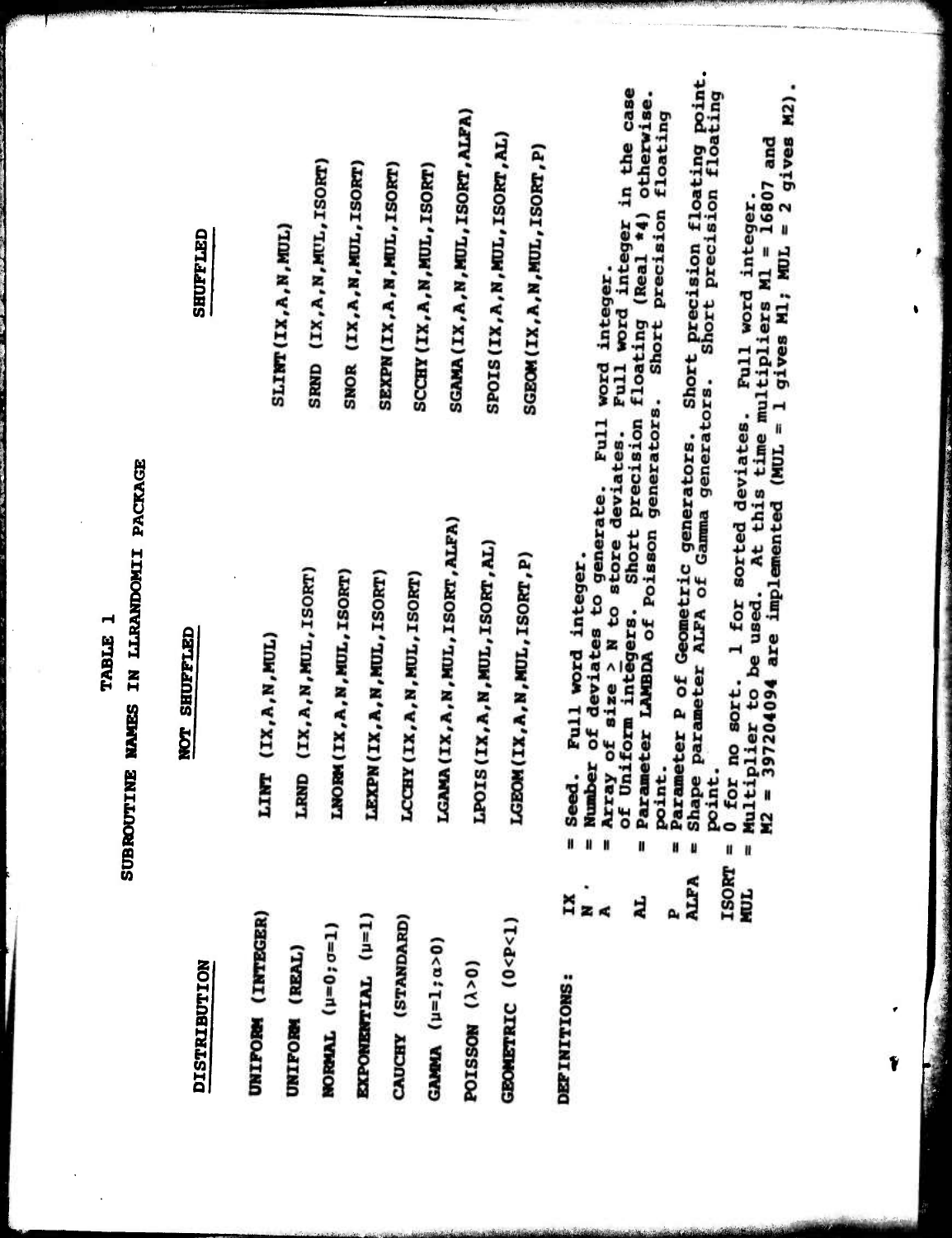$3.0$ **REIATIONSHIP TO IMSL (EDITION 8) , CHAPTER G**

**The routines In the International Mathematics and Statistics Libraries (IMSL) Edition <sup>8</sup> (designed by P.A.W. Lewis & J. Gentle) implement substantially the same algorithms as are implemented in LLRANDOMII. However the implementation in the IMSL Library is meant first of all to be portable across the computing systems which IMSL supports, and secondly is oriented toward generation of random numbers one at a time. Thus for efficiency the LLRANDOMII package should be used.**

iii) Cinii isii illiii illii aasta maalista mähemeet kuni mähemeet valta maalista mähemeet siin provintat mähe

*,r^*

*""'vrrrr" m*

**Timings for the LLRANDOMII routines are given in Table 2 below for the IBM 3033. Some timings are given for IMSL subroutines. In all cases timings per deviate are based on generation of arrays of 10,000 deviates. Timings for LLRANDOM were given in [1]. LLRANDOMII on an IBM 3033 is roughly eight times as fast as LLRANDOMII on the IBM 360/67.**

### **TABLE 2**

### **VARIATE INTEGER UNIFORM REAL UNIFORM NORMAL EXPONENTIAL GAMMA(CHI-SQUARE) GEOMETRIC POISSON CAUCHY LRANDOMII IMSL IBM 3033 IBM 3033 LINT (2) GGUD (16) LRND (3) GGUBS (9) LNORM (7) GGNML (44) LEXPN (7) GGEXN (S3) LGAMA a» .8 ^o-2.5 (54) (18) GGAMR a» .8 ^o-2.5 (91) (105) LGEOM fP" »8 ^-.98 (5) (16) GGEOT p«.8 4)-. 98 (21) (21) LPOIS p».8 ^P«20. (5) (7) GGPON /•P-.8** *\** **^P"20. (29) (323) LCCHY (7) GGCAY (34)**

**i**

**TIMING COMPARISONS AND SUBROUTINE EQUIVALENCES**

- **Time in microseconds (10"<sup>6</sup> sees) per deviate based on generation of arrays of 10,000 deviates at a time is qiven in parenthesis. The Assembly Language LLRANDOMII routines are usually 3 to eight times as fast as the FORTRAN IMSL subroutines.**
- **For times to generate deviates one at a time add approximately 7 microseconds to the values for LRANDOMII subroutines, 12 to 20 microseconds to IMSL, subroutines.**
- **Use of the shuffled generators adds about 5% to the times for LRANDOMII subroutines. , .**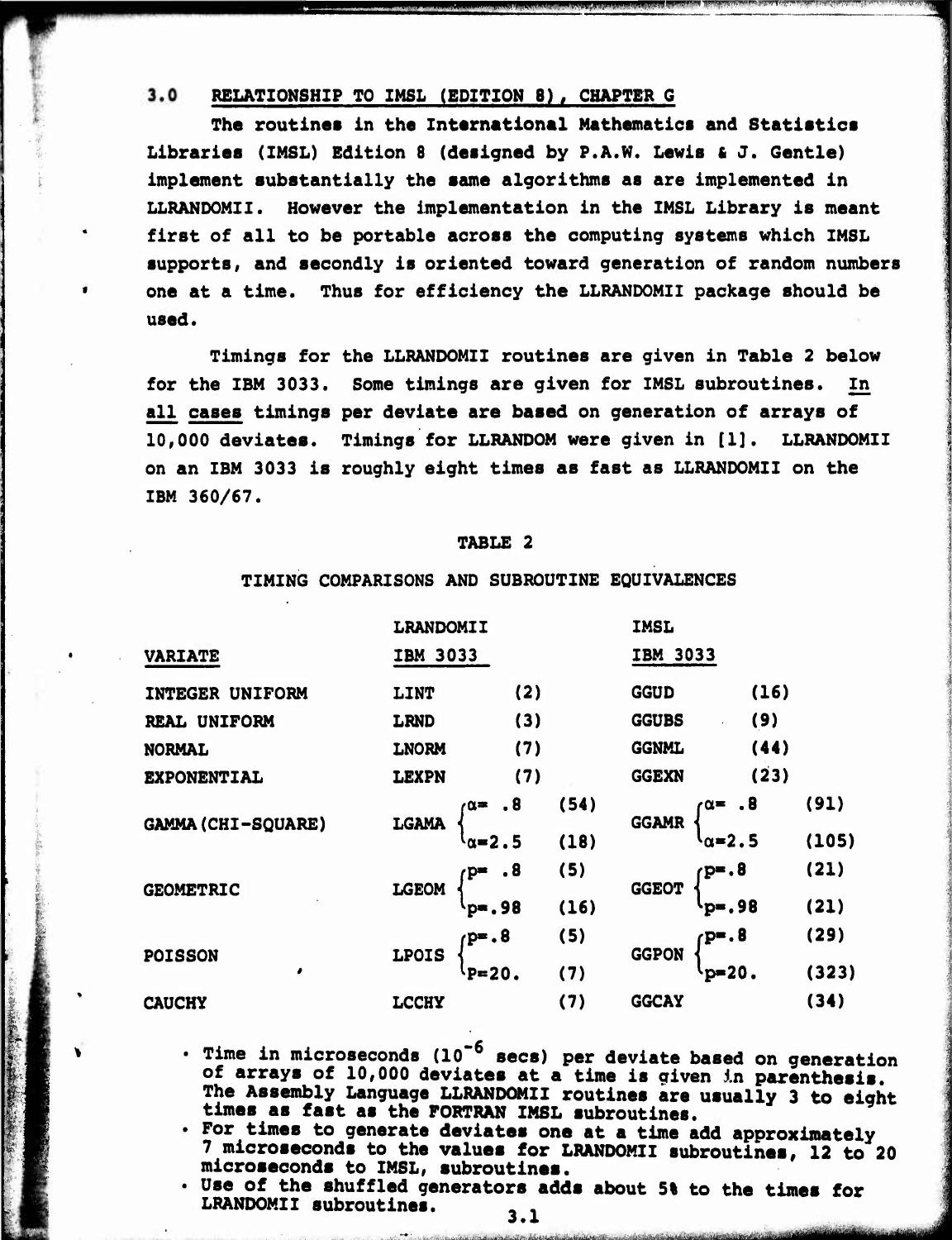### **4.0 USING THE PACKAGE**

William William Helse Mess Antillian beautioner

**!** *m*

> **For most^of the uses Initialization of the "seed" IX is the only thing required in addition to the call to the appropriate subroutine. There are some cases though when the user may want to generate several streams of numbers and then he must be aware of some rules to follow if he is concerned about being able to repeat the exact sequence of numbers later on. The "seed" is the starting value for the (integer) uniform random number generator and it must be Initialized to any value between 1 and 2 s '-I. It is updated automatically on every call to the generators so that next time the subroutine is called the sequence of numbers produced will continue at the point it ended last time. Normally, the user should never change the seed in the course of the program. If the user wants different streams of numbers at different points in his program, then he should use different seed names and Initialize them with different values for the different calling points.**

**WWILD BE WELFFULL AND THE SECOND AND SECOND AND SECONDED AND SECONDED FOR ANY ORDER ON A SECONDED FOR A SECONDED AND SECONDED FOR A SECONDED FOR A SECONDED FOR A SECONDED FOR A SECONDED FOR A SECONDED FOR A SECONDED FOR A** 

**In the new version of LLRANDOM all the generators are independent of each other since each generator is now an independent module with its own separate storage. However, using the same generator at different points in the same program will still cause some interaction in the case of "shuffled" generators. This is because only one copy of the generator is loaded by the link-editor and the shuffling table therefore becomes the same for the different calling points. Then, in this case, if repeatability Is important the user must make sure that the "seeds" and the number of deviates requested at every calling point remain the same. Section 4.1 shows an example of a case where the sequences do not match in different runs of the program due to a "small" modification made to it. As Indicated before this happens only when using shuffled generators.**

### **4.1 EXAMPLES**

**a) To generate 10,000 geometric deviates with parameter p>0.80, using the short multiplier, no shuffling, no sorting. The Geometric generator produces deviates <sup>X</sup> according to the following form of the Geometric distribution:**

**<sup>I</sup> <sup>I</sup> i** *-- '-——*■■*^- - ~^^i\*i\*\*i\*\*\*i^^*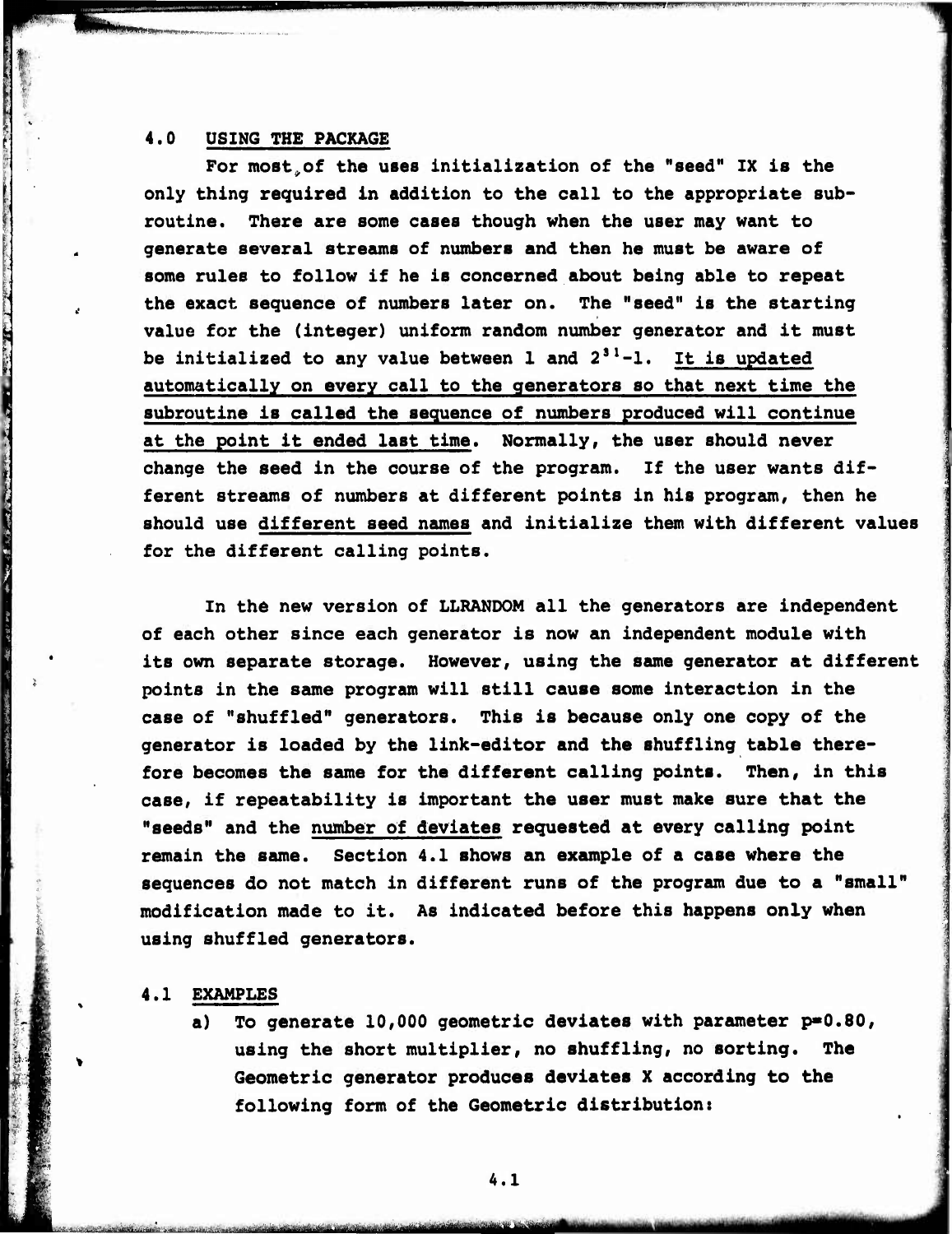$$
f(k) = P(X=k) = p^{k}(1-p)
$$
,

 $k = 0, 1, \ldots$ 

which has moments

 $E(X) = p/(1-p)$ ,

var(x)=p/(1-p)<sup>2</sup>.

The FORTRAN program may look like this

```
REAL *4 A(10000), P
Integer IX, N
IX=15987
N-10000
P = .80Call LGEOM (IX, A, N, 1, 0, P)
End.
```
Thus there is no sorting and the Multiplier 1 is used.

b) Generate two batches of ten samples each of Poisson deviates. Batch No. 1 with samples of size N1=5000 each and Batch No. 2 with samples of size N2=3500 numbers. Both batches are from the Poisson distribution with  $\lambda = 3.7$ , using multiplier 2, shuffled and no sorting.

The Poisson distribution has the form

$$
f(k) = P\{x=k\} = \lambda^{K}e^{-\lambda}/(k!)
$$

with moments

 $E(x) = \lambda$ ,

 $\mathbf{var}(\mathbf{x}) = \lambda$ .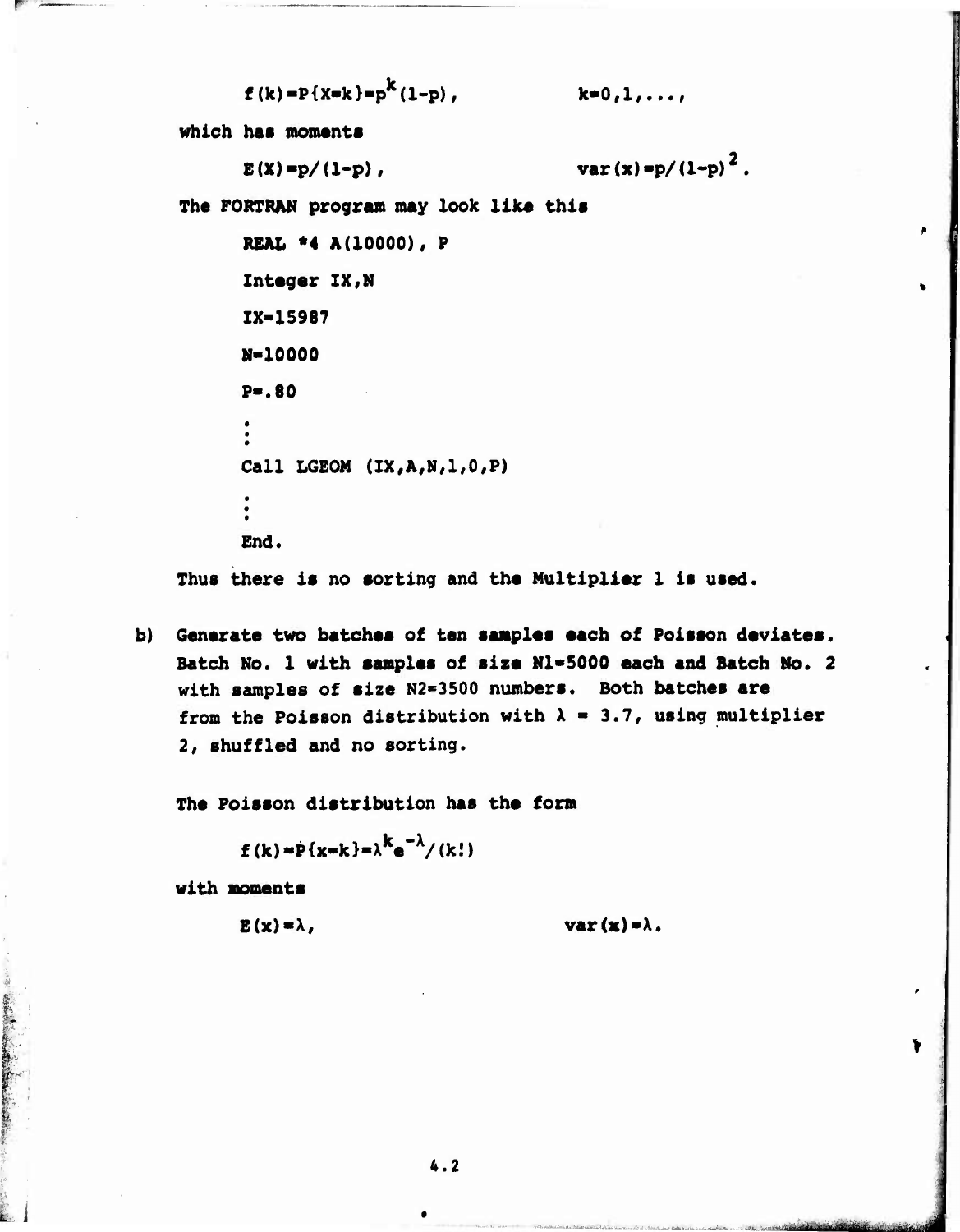```
The FORTRAN program may be aat up like thiai
                  Real *4 Al (5000) ,A2 (4000), AL
                 I. Integer 1X1, 1X2, Nl, N2
                 1X1-14872
                 IX2-9327B9
                 Nl-5000
                 N2-3500
                 AL-3.7
                  •
                  Do 100 ISANPL-1,10
          Calling sequence for samples of Batch No. 1
                   CALL SPOIS (IX1,A1,N1,2,0,AL)
          Calling sequence for samples of Batch No. 2
                   CALL SPOIS (IX2,A2,N2,2,0,AL)
100 CONTINUE
                 END
```
**i**

 $\mathbf{C}$ 

 $\mathbf C$ 

**This example shows one case where the same shuffled generator is used in different points in the sane program, and interaction between the two calls is created. If the same sequences of numbers have to be repeated in a future run of the program, the user must make sure that 1X1,1X2, Nl and N2 remain the same. For example, if the program is run again with N2>4000 the shuffling table (which is shared by the two calls) will be updated more often now in the second call causing the numbers from the first call to be different.**

**As indicated before this happens only when the same subroutine name is used in both calls and they are of the shuffled type.**

..,.."..-, -^.".. ". <sup>i</sup> , " - . *t^mmüt^^UStlm*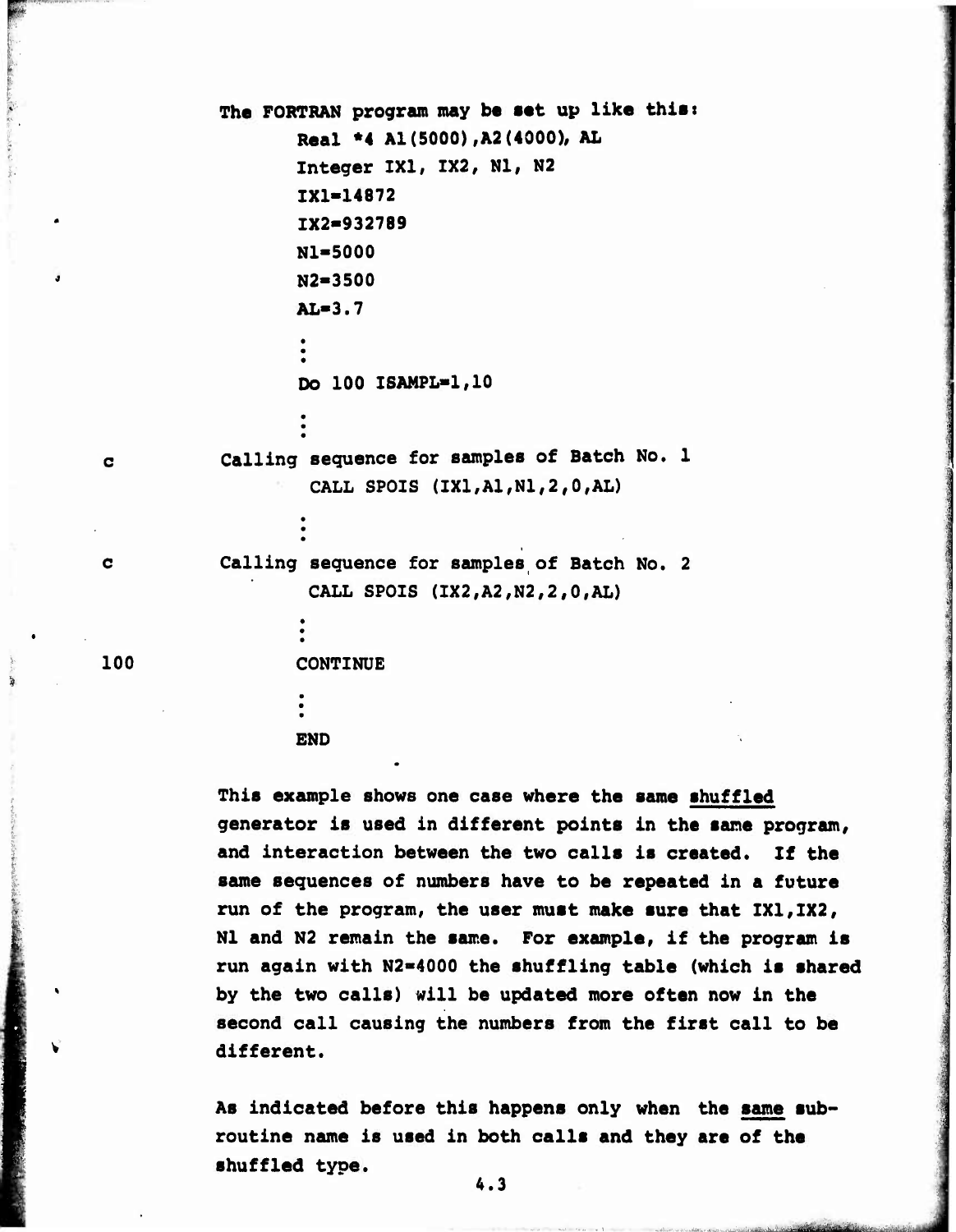**As far as the no-shuffle type generators being able to regenerate the same sequences of numbers, all that is required is to use the same value for the "seed" in all different runs of the program. Different names for the seed variable are still necessary to avoid interaction between the different calls, in the case of multiple calls in the same user program.**

### **4.2 NOTE FOR PL/1 USERS**

**When using the LLRANOOMII package from PL/1 programs the appropriate subroutines being used must be declared as external entries with data types Binary Fixed (31) and Binary Float (21) for the parameters to be passed that correspond, respectively, to INTEGER and REAL \*4 in Fortran. For example, if the LGAMA generator is used in a PL/1 program, the following declaration must be included in the program:**

**DCL LGAMA EXTERNAL ENTRY (BIN FIXED(31), (\*) BIN FLOAT(21), BIN FIXED(31), BIN FIXED(31), BIN FIX£D(31), BIN FLOAT(21)) OPTIONS(ASSEMBLER INTER);**

### **5.0 AVAILABILITY**

. iBlashifa iblifati ili radio ta kari di radio ta shekara ili radio ta shekara shekara ta shekara ta shekara

**The LLRANDOMII package is distributed in <sup>9</sup> track 1600BPI magnetic tape containing two partitioned data sets. The first contains the source IBM Assembly and Fortran code and the second contains object code that can be used to construct a TXTLIB under VM/CMS or as a library in the link-edit step when used in batch mode.**

**To obtain a copy nend a scratch tape to**

**Naval Postgraduate School Monterey, CA 93940 Operations Research Dept. Attnt Professor P.A.W. Lewis**

 $4.4$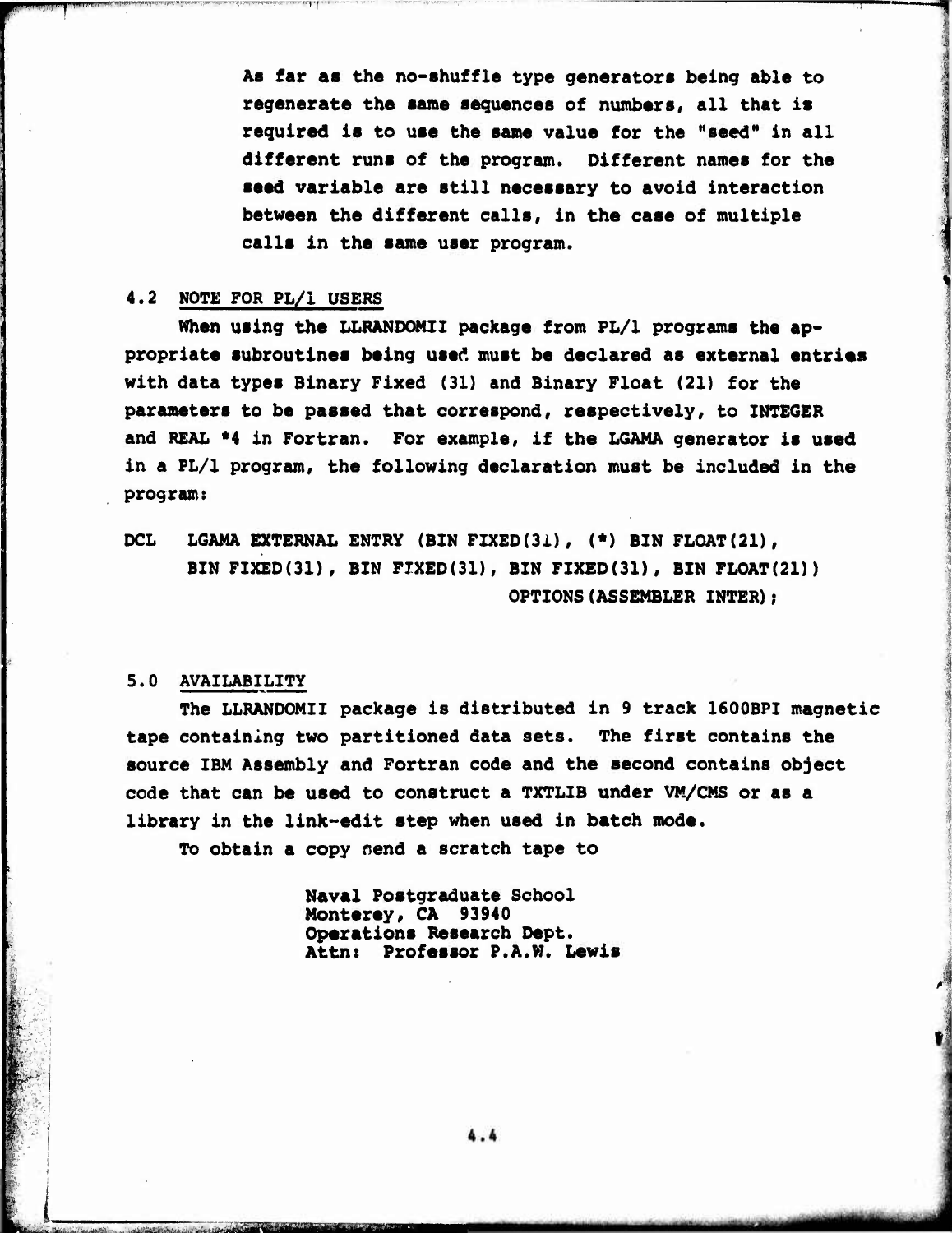### **6.0 REFEREWCES**

**pwwwffWWIIlf IWIIMIJ» III"!(!llllHill|P.H.'l. I.I I! II Jl .fV^Wf'^\*^W ^ ^'<sup>l</sup>**

**'^'^"':TT^ T**

 $\mathcal{P}^{\mathcal{M}}$  and  $\mathcal{P}^{\mathcal{M}}$  and  $\mathcal{P}^{\mathcal{M}}$  and  $\mathcal{P}^{\mathcal{M}}$  and  $\mathcal{P}^{\mathcal{M}}$  and  $\mathcal{P}^{\mathcal{M}}$  and  $\mathcal{P}^{\mathcal{M}}$ 

- **[1] Learmonth, G.P. and P.A.W. Lawis, "Random Number Generator Package<sup>1</sup> \*, Naval Postgraduate School Report NPS55LW73111A, Naval Postgraduate School, November 1973.**
- **[2] Lewis, P.A.W., A.S. Goodman and J.M. Miller, "Pseudo-Random Number Generator for the System/360," IBM Systems Journal, No. 2, 1969.**
- **[3] Lewis, P.A.W. & Urlbe, L., "The New LLRANDOMII Random Number Package" To appear as NPS Technical Report.**
- **[4] Learmonth, G.P., "Empirical Tests of Multiplier for the Prime Modulus Random Number Generator X.+1=AX. (mod <sup>2</sup> ,1 -1)", Naval Post Graduate School Report NPS55-77-30, Naval Postgraduate School, June 1977.**
- **[5] Robinson, D.W. 6 Lewis, P.A.W., "Generating Gamma 6 Cauchy Random Variables: An extension to the Naval Postgraduate School Random Number Generator Package," 1974.**
- **[6] Learmonth, G.P. & Lewis, P.A.W. "Statistical Tests of Some Widely Used and Recently Proposed Uniform Random Number Generators," Naval Postgraduate School Report NPS55LW73111A.**

**..**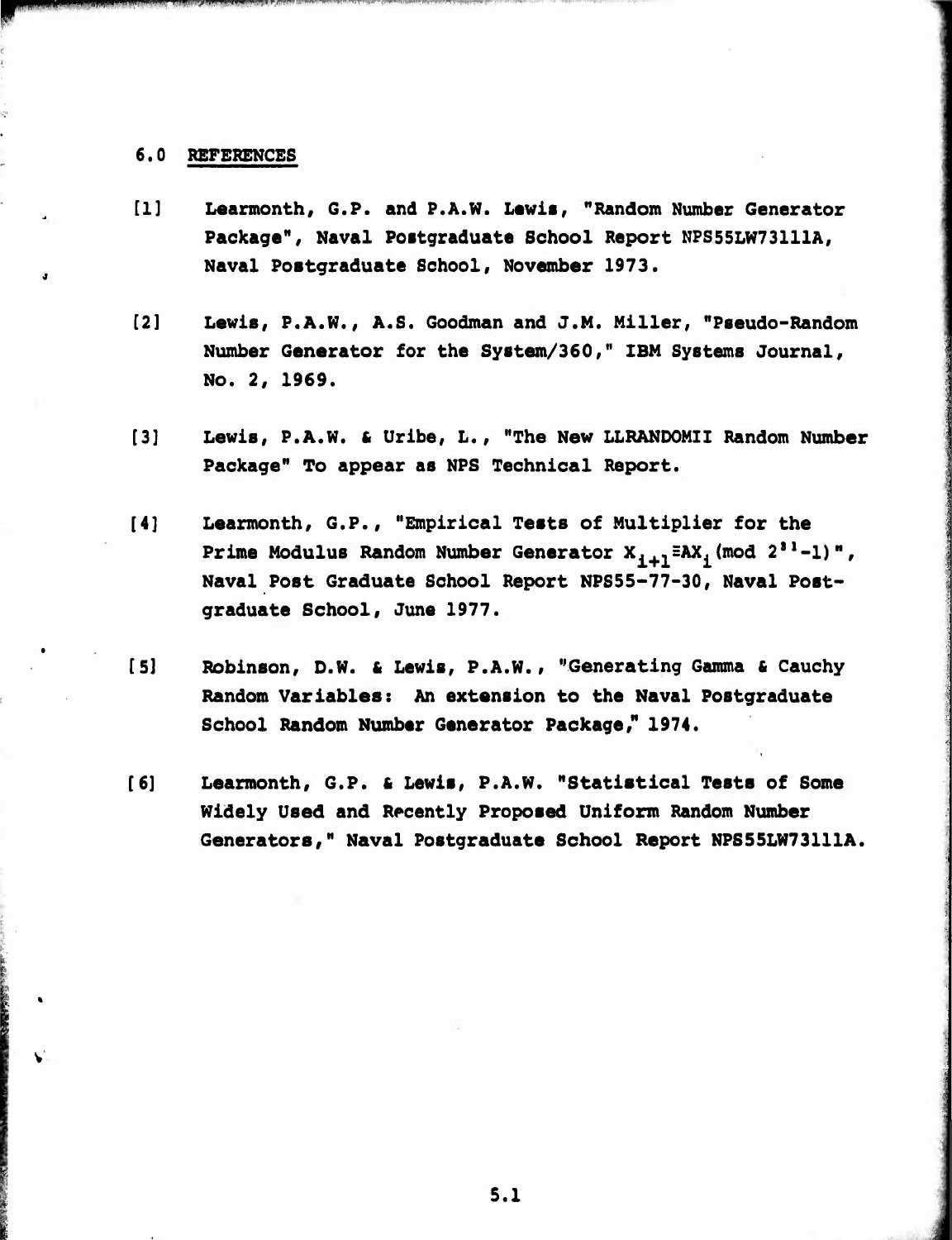### INITIAL DISTRIBUTION LIST

|                                                                                                                      | NO. OF COPIES              |
|----------------------------------------------------------------------------------------------------------------------|----------------------------|
| Defense Techincal Information Center<br><b>Cameron Station</b><br>Alexandria. VA 22314                               | $\overline{c}$             |
| Library, Code 0142<br>Naval Postgraduate School<br>Monterey, CA 93940                                                | $\overline{2}$             |
| Library, Code 55<br>Naval Postgraduate School<br>Monterey, CA 93940                                                  |                            |
| Dean Research<br>Naval Postgraduate School<br>Code 012A<br>Monterey, CA 93940                                        | 1                          |
| Statistics and Probability Program<br>Code 436, Attn: E.J. Wegman<br>Office Of Naval Research<br>Arlington, VA 22217 | $\overline{\mathbf{3}}$    |
| Office of Naval Research<br>Probability and Statistics Lists; Basic                                                  | 37                         |
| Office Of Naval Reserach<br>Probability and Statistics List;<br>Mathematical and Computational                       | 44<br>$\ddot{\phantom{a}}$ |
| Office of Naval Research<br>Simulation List                                                                          | 67                         |
| P.A.W. Lewis, Code 55Lw<br>Attn:                                                                                     | 1000                       |

 $\mathbf{v}^*$ 

cultural de deux 7 201 institu

Varietining Science